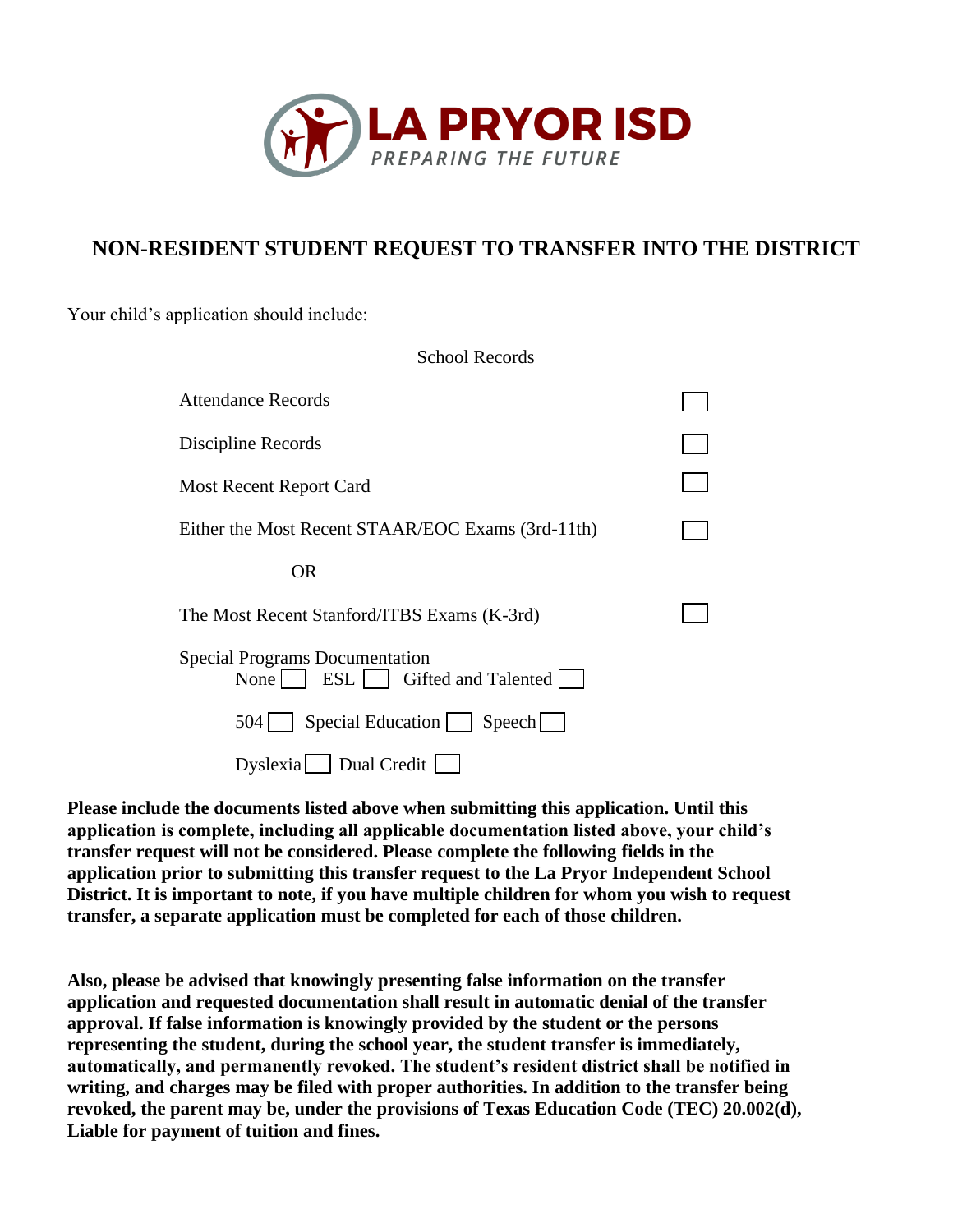Authority for Data Collection: Texas Education Code 21.081, Civil Action 5281, Section A.

Planned Use of Data: To complete the report required by Federal Court Order Civil Action 5281.

Instructions: This form must be signed for all student transfers within the state of Texas, including hardship. The Superintendent of the receiving district must circle approved or not approved and sign the transfer form. For further information, contact the Division of Equal Education Opportunity at (512) 463-9519.

| Student's Name | $I.D.$ #<br>(Social<br>Security $#$ ) | Date<br>of<br>Birth | Ethnic<br>Code | <b>Current Attendance</b><br>Student's Residence |               | <b>District Student</b><br><b>Attended Prior</b><br>Year |       | Campus Assigned in<br>Receiving District |
|----------------|---------------------------------------|---------------------|----------------|--------------------------------------------------|---------------|----------------------------------------------------------|-------|------------------------------------------|
| <b>LEAVE</b>   | <b>BLANK</b>                          |                     |                | Co.Dist.<br>No.                                  | Campus<br>No. | Co. Dist. No.                                            | Grade | Campus No.                               |
|                |                                       |                     |                |                                                  |               |                                                          |       |                                          |
|                |                                       |                     |                |                                                  |               |                                                          |       |                                          |
|                |                                       |                     |                |                                                  |               |                                                          |       |                                          |
|                |                                       |                     |                |                                                  |               |                                                          |       |                                          |
|                |                                       |                     |                |                                                  |               |                                                          |       |                                          |
|                |                                       |                     |                |                                                  |               |                                                          |       |                                          |

This section must be completed by parent or guardian:

I have been informed of the receiving district's policy concerning tuition charges, if any, for a transferred student whose grade in the student's district of residence whose grade is taught in the student's district of residence and I accept responsibility for the payment of tuition.

Signed: Name Parent's (Guardian) Signature **Print Name** Print Name City, State, Zip Cell Phone: Address: Home Phone: Home Phone: Home Phone: Home Phone: Home Phone: Home Phone: Home Phone: Home Phone: Home Phone:  $\mathbb{R}^n$ 

| This section must be completed by the receiving campus principal:<br>I recommend the above transfer(s) be approved and accepted: | <b>YES</b><br>NO.    | Campus Principal (s) |  |  |  |  |
|----------------------------------------------------------------------------------------------------------------------------------|----------------------|----------------------|--|--|--|--|
| This section must be completed by the receiving <b>district superintendent</b> :                                                 |                      |                      |  |  |  |  |
| The above transfer (s) was/were $\Box$ approved on this<br>Inot approved                                                         | day of               | 20                   |  |  |  |  |
| <b>Typed Name of Receiving</b><br>District Superintendent                                                                        | Telephone No.        | Signature            |  |  |  |  |
| Matthew A. McHazlett                                                                                                             |                      | 830-365-4000         |  |  |  |  |
| One conv should be retained at both districts for audit nurnoses                                                                 | Last School Attended |                      |  |  |  |  |

One copy should be retained at both districts for audit purposes.

**Phone**

ACC-041AR92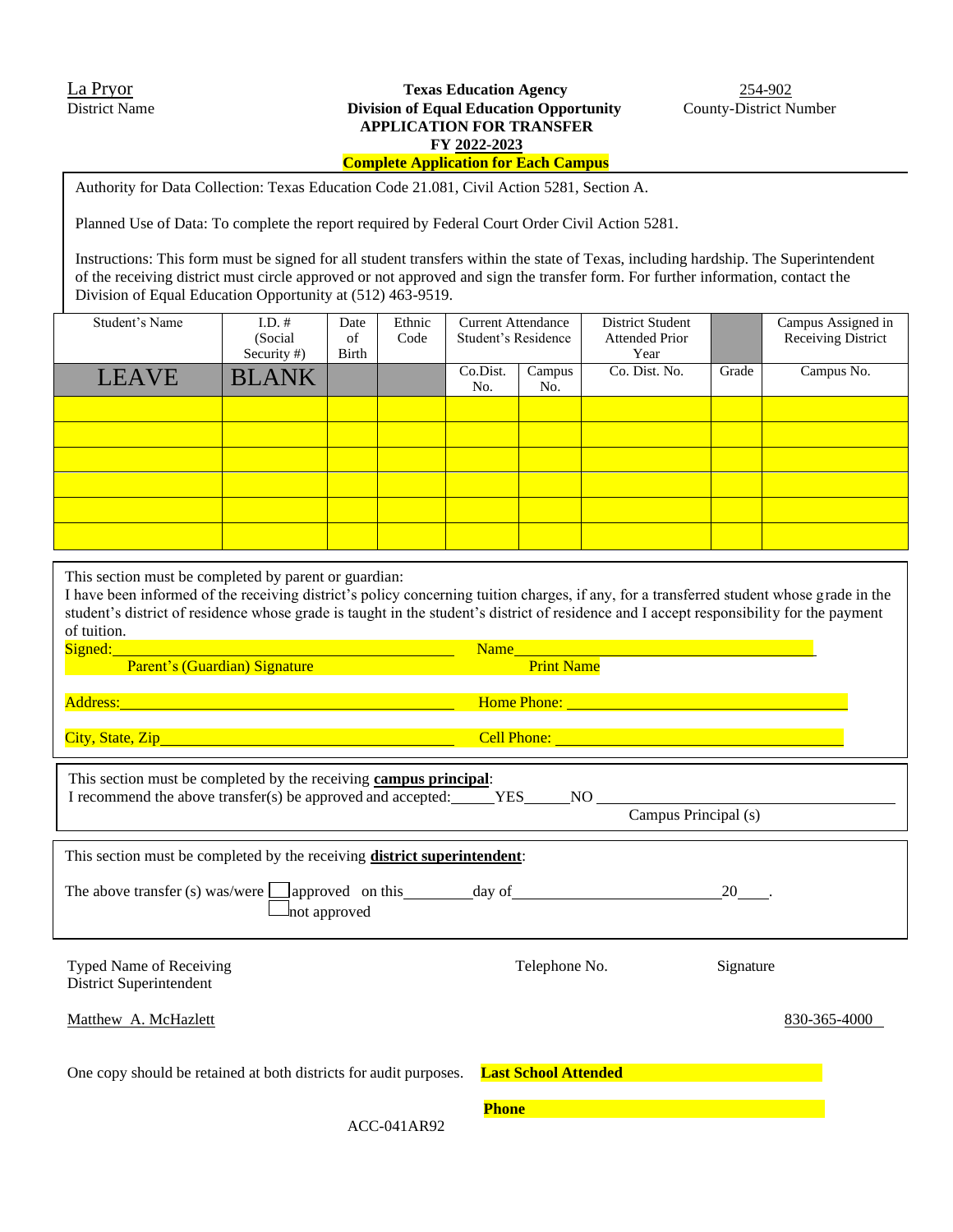### **INSTRUCTIONS FOR COMPLETING**

### **Application for Transfer Form ACC-041A**

Form ACC-041A should be completed according to the column instructions listed below. This form should be completed in duplicate by the receiving district office. For audit purposes, the receiving district office should retain one copy and one copy should be mailed to and retained by the sending district office. Use the *Texas School Directory* for county-district and campus numbers.

#### **Column Instructions**

**Student's Name** Enter the student's name.

#### **I.D. #**

Enter the student's social security number.

#### **Ethnic Group**

Enter the appropriate ethnic code using the following designations:

- $(1)$  = American Indian of Alaskan Native
- $(2)$  = Asian or Pacific Islander
- $(3)$  = Black, not Hispanic
- $(4)$  = Hispanic
- $(5)$  = White, not Hispanic

#### **Attendance Data (Current Year)**

Enter the current county-district number and the campus number for the student (current district of residence).

#### **County-District Number (Prior Year)**

Enter the county-district number for the student (prior school year).

#### **Grade**

Enter the grade to which the student will be assigned for the regular academic programs or special education programs during the next school year.

#### **Campus Number (Receiving District)**

Enter the campus number to which the student will be assigned in the receiving district during the next school year.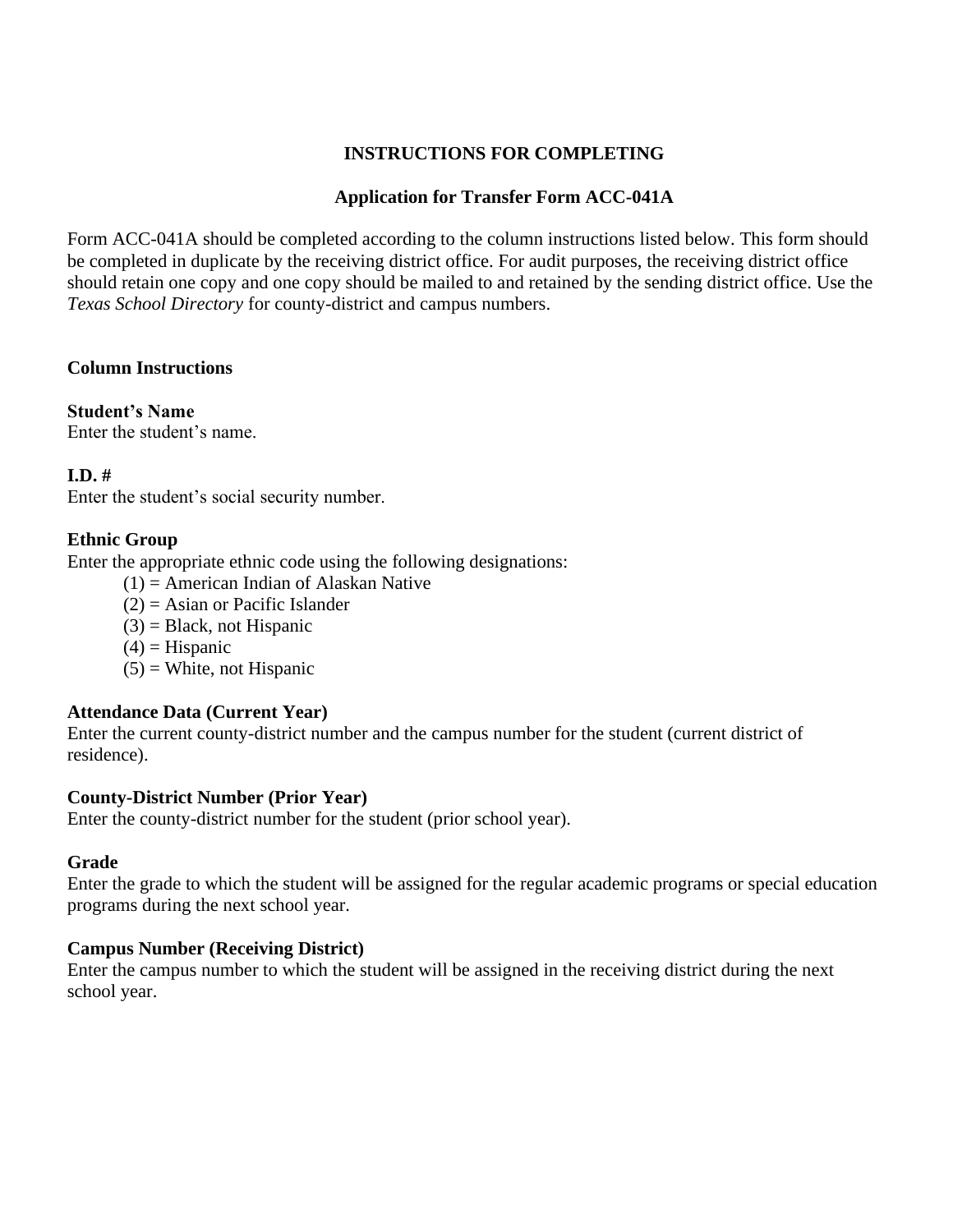STATE OF TEXAS ©<br>©<br>© COUNTY OF ZAVALA

### **2022-2023 Non-Resident Transfer Agreement**

This is an Agreement with the La Pryor Independent School District ("District") concerning the transfer of ("Student"), a non-resident student, into La Pryor Independent School District. The agreement is entered into on behalf of the Student by ("Parent"), the parent or legal guardian of the Student.

#### **Recitals and definitions:**

1.1 Neither Parent nor Student is a resident of LA PRYOR INDEPENDENT SCHOOL DISTRICT. Student desires to enroll as a student in the LA PRYOR INDEPENDENT SCHOOL DISTRICT. At this time, the District does not charge tuition; if that circumstance should change, the Parent will either pay the tuition set by LA PRYOR INDEPENDENT SCHOOL DISTRICT in order for Student to attend school in the District or terminate this agreement.

1.2 Parent acknowledges that the constitution or rules of the University Interscholastic League may require the District to exclude the Student from participating in certain extracurricular interscholastic competitions.

1.3 "Cause", as used in this Agreement, includes, without limitation, notification to the District by an agency of the state or federal government that the transfer contemplated by this Agreement is not authorized by law, the failure of the Parent to timely remit any tuition payment that may become applicable, any disciplinary infraction by the Student which under this Agreement permits revocation, and the reasons for revocation set out in District policy FDA(LOCAL).

1.4 Transfer criteria. Transfer applications are considered on an individual basis without regard to sex, race, national origin, religion, disability, or ancestral language. In making transfer decisions, the Superintendent, as the Board's designee, may consider grades, achievement test scores, attendance, disciplinary history, class sizes, available resources, and any potential adverse effect on resident studentsor program availability, as that term is defined in District policy FDA(LOCAL).

1.5 The Parent's signature constitutes an integral part of the application for transfer of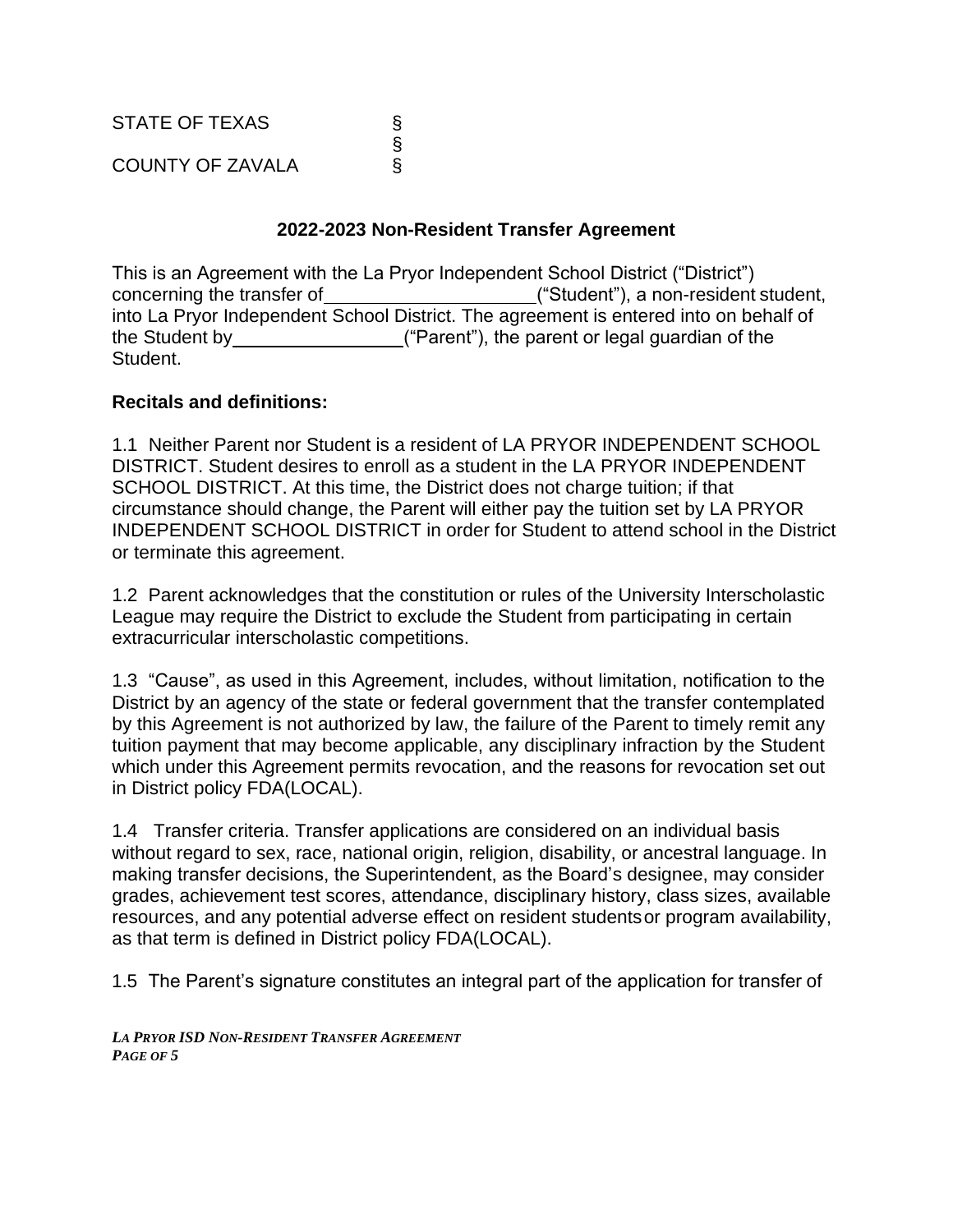the Student. No transfer is granted until the Superintendent's signature appears on this Agreement.

### **Mutual Promises:**

2.1 No property interest created: Parent and Student acknowledge that because the Student is not a resident of LA PRYOR INDEPENDENT SCHOOL DISTRICT, any right of the Student to become or remain enrolled or to receive any educational services is based on this Agreement rather than on residence or on state eligibility criteria or any federal or state property interest. This Agreement does not create any property interest in favor of the student in becoming or remaining enrolled in any District school. This Agreement does not create any enforceable interest beyond its termination or revocation.

2.2 Student behavior and discipline: The Parent and the Student understand that the Student is required to comply with the same behavioral expectations as those required of resident students, and that those expectations are communicated through student handbooks, classroom rules, the Student Code of Conduct, and the directives of teachers and administrators. The continued effectiveness of this Agreement is conditioned upon the Student's compliance with the expectations imposed through the communications described in this paragraph.

This Agreement supersedes any representations made through any student handbook, posted rules, Student Code of Conduct, or Board Policy, concerning procedures for student discipline investigation, the providing of due process, and the administration of any sanctions. The processes described in the Student Code of Conduct apply only to students who are residents of the District. No promises concerning investigation, due process, or consequences that may be contained in rules, handbooks, or information distributed to the student body concerning student discipline matters shall become a part of this Agreement, and the failure to follow or apply those procedures will not preclude the District from revoking this Agreement.

2.3 Duration of the Agreement: Unless canceled or revoked by its terms, this agreement applies to the **2022-2023** academic year, and will expire on the last day of that school year. This Agreement creates no interest of right to attend school in the LA PRYOR INDEPENDENT SCHOOL DISTRICT beyond the date of its expiration, cancellation, or revocation for cause.

2.4 Parent's right to cancel: The parent may cancel this Agreement by giving thirty (30) calendar days written notice to the Superintendent or by becoming a resident of LA PRYOR INDEPENDENT SCHOOL DISTRICT. In case of cancellation, and if the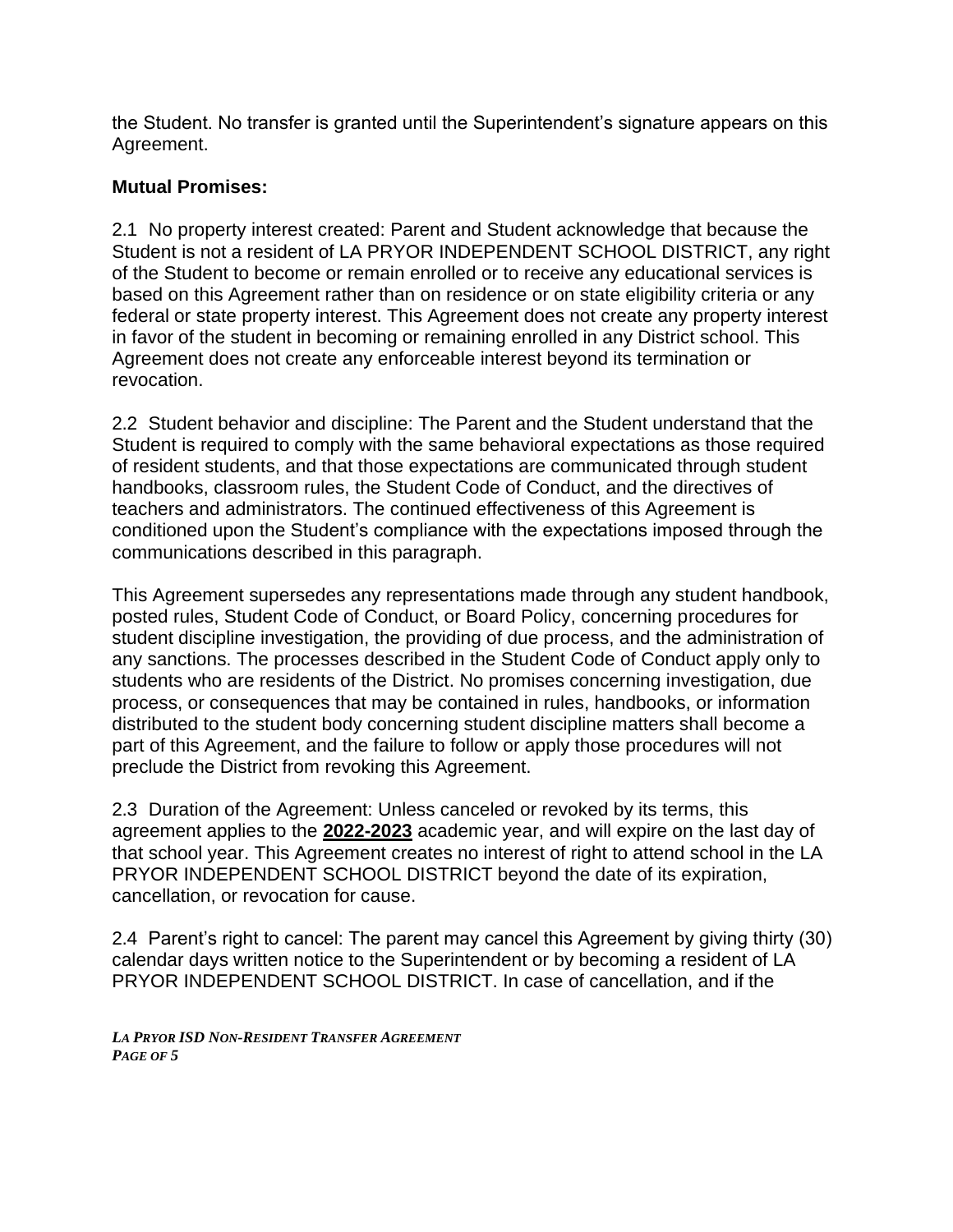District has required the payment of tuition, the District will refund a pro-rata share of any pre-paid tuition; the parent will remit any tuition payment due through the  $30<sup>th</sup>$  day following notice.

2.5 Revocation for nonpayment of tuition: Should tuition become required of nonresident transfer students, the District may revoke this Agreement for non-payment of tuition by giving twenty (20) days' prior written notice to the parent.

2.6 Superseding law: The District may revoke this Agreement if it receives notice from the Texas Education Agency or from any court of competent jurisdiction that the transfer which is the subject of this Agreement is in violation of Civil Order 5281 (pertaining to state-wide desegregation plan) or other law regulating discrimination on the basis of race, ethnicity, or national origin. In case of such supercession, and should tuition become required of non-resident transfer students, the District will refund a pro-rata share of any pre-paid tuition.

2.7 Status of non-resident student: Except as provided by this Agreement, the nonresident parent and student possess all rights and are held to all duties provided by law and policy for resident parents and students.

2.8 Disciplinary infractions: Any conduct by the Student that would result in either a mandatory assignment to the District's Disciplinary Alternative Education Program (DAEP) or expulsion for a resident student, or that constitutes "serious" misconduct under the District's Code of Student Conduct, **shall** result in immediate revocation of this Agreement. At the Superintendent's discretion, in consultation with the campus Principal, any conduct by the Student that could result in a discretionary DAEP removal **may** result in immediate revocation of this Agreement.

2.9 Additional Conditions: This section does not limit the agreements in the section entitled "Disciplinary infractions." Since an inter-district transfer is a privilege rather than a right, the continued education of the non-resident student in this District is subject to these conditions, and this Agreement may be revoked upon any of the following occurrences:

- a. Repeated unexcused absences and tardies, or if the Student's attendance falls below ninety percent (90%) in any semester.
- b. The Student earns repeated failing grades in any class.
- c. The Student engages in repeated minor violations of the Student Code of Conduct.
- d. The Student does not pass EOC/STAAR test(s) or does not show growth.
- d. The Student engages in any gang-related activity.
- e. The Student engages in repeated behavior that hinders the learning of other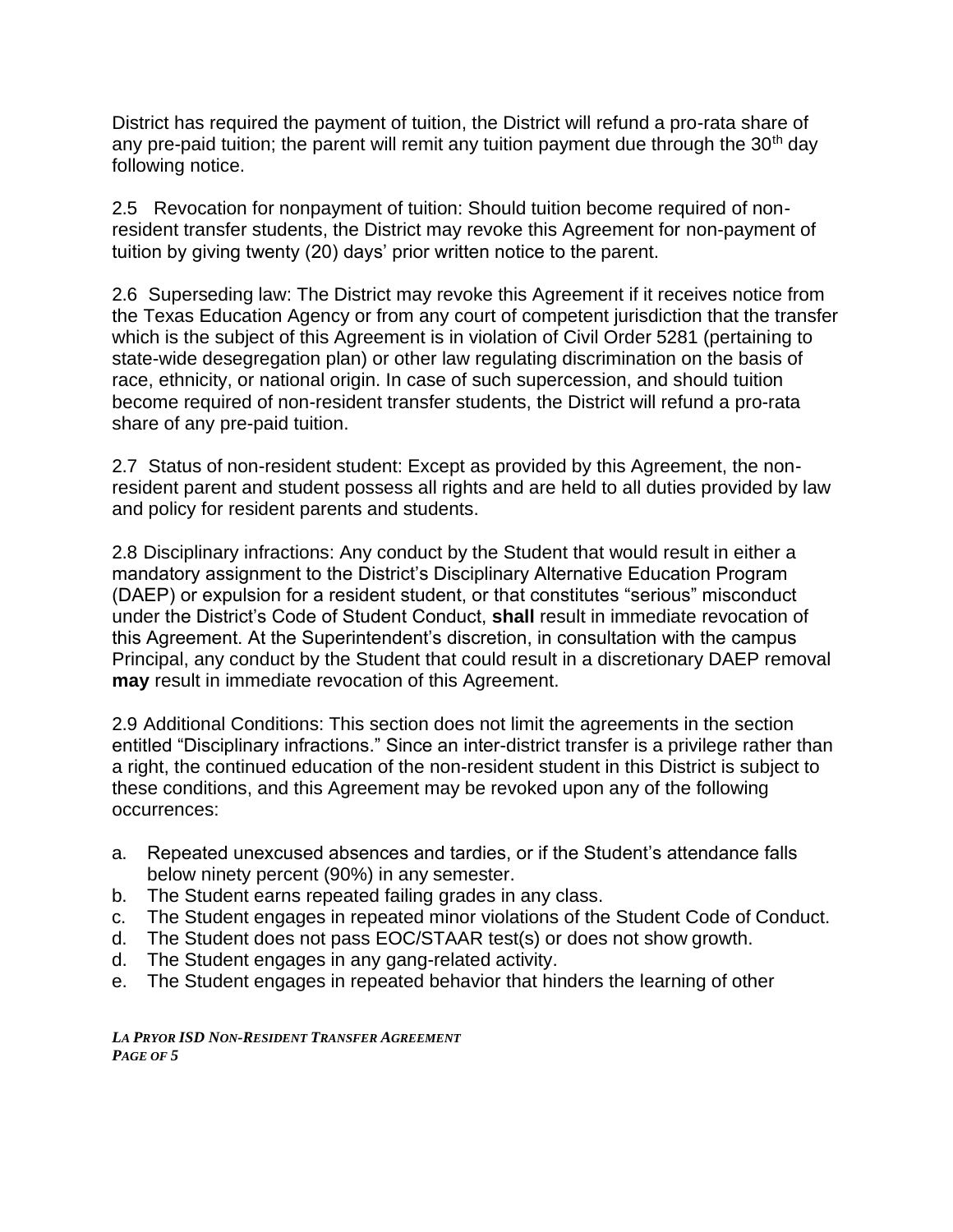students.

- f. The Student engages in conduct that is disruptive to the educational process of the District.
- g. Class size exceeds state guidelines.
- h. Facilities become overcrowded.
- I. Adverse impact upon program availability.

j. Lack of parental support or parental conduct that interferes with or disrupts the educational process of the District.

- k. Lack of student effort.
- l. Any other reasons for revocation set out in Board policy FDA(LOCAL).

Should any of these behaviors or circumstances occur, the campus Principal will consider the circumstances of the behavior and make a recommendation to the Superintendent concerning the status of the transfer. If the transfer is revoked, the District will notify the Parent and the Student's district of residence. Transfer revocations based upon the conduct of the Student or the Parent shall be effective immediately; revocations based upon adverse impact upon program availability, class size or overcrowded facilities will usually become effective at the end of the school year.

If the student or parent disagrees with the decision of the Superintendent to revoke this Agreement, an appeal may be submitted and processed in accordance with District policies FNG(LOCAL) and GF(LOCAL), as appropriate. Utilizing the appeal process will not act to delay or stop the revocation.

2.10 The parent agrees that, in the event of immediate revocation, the student will be immediately enrolled in the district of residence, another public school, or a private school that meets the curriculum requirements of state law.

2.11 The Student Code of Conduct is incorporated into this Agreement by reference for the limited purposes described in this Agreement. The Parent and the Student understand and agree that the Student is not entitled to the disciplinary processes described in the Code for resident students.